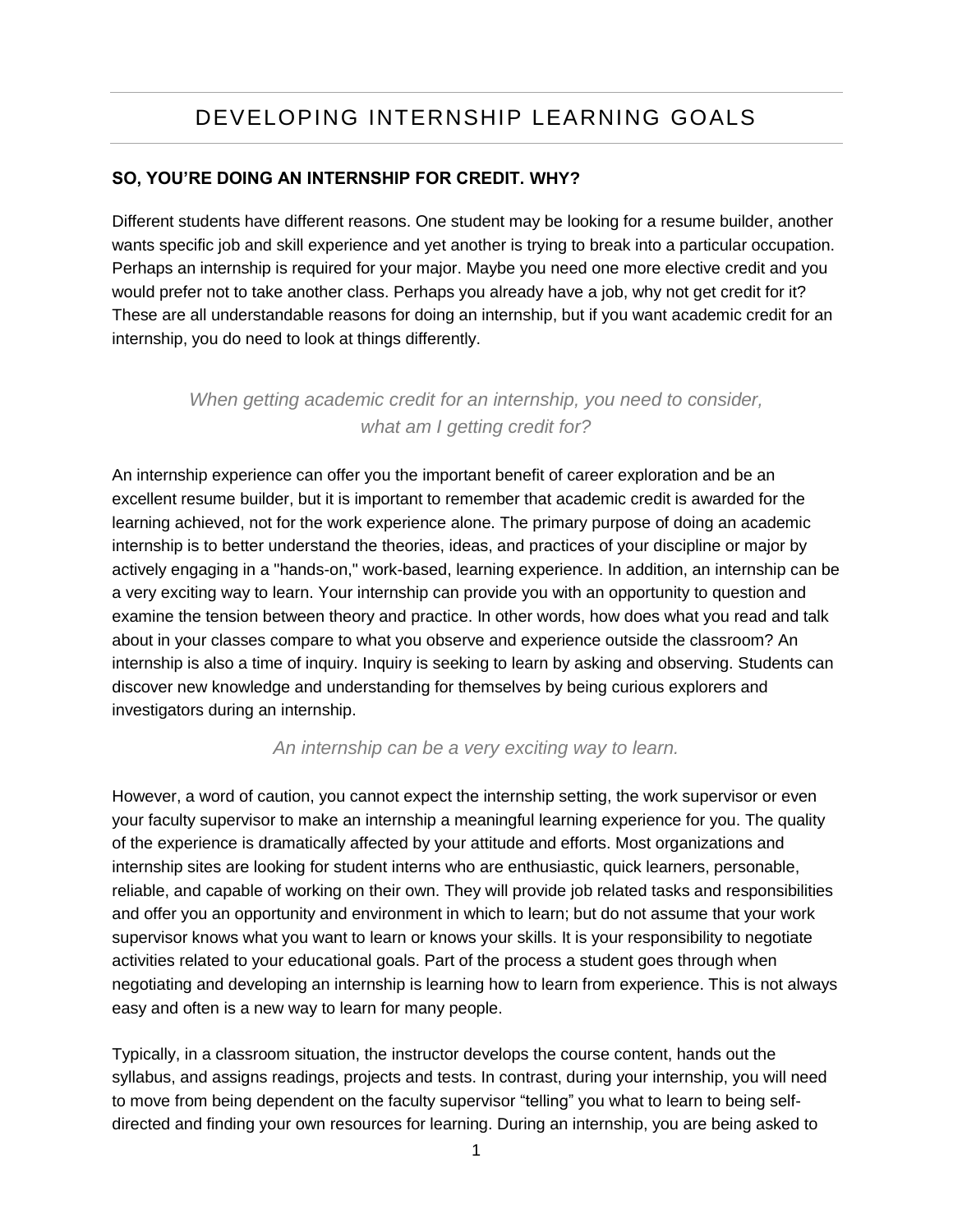design your own course of learning, in essence, to develop your own syllabus for what you want to learn. Therefore, the more you plan what you want to learn, the more likely it will come about.

## **PLANNING FOR YOUR LEARNING**

Planning for your learning can be done effectively through the construction of your internship learning goals. The learning goals form serves several purposes:

- It provides a framework or structure for the internship, describing the roles and responsibilities of all parties involved.
- It serves as a guide and reminder to the student, work supervisor and faculty supervisor of the academic purpose and activities of the internship, regarding both the learning and skills fostered by the work experience.
- It provides the basis for evaluation and validation of the learning gained from the experience.

Before you write your learning goals, a good place to start is with the widely accepted educational goals for learning that are important to incorporate into any academic internship. The three categories for common learning goals are:

- 1. Cognitive Development Goals
	- To apply knowledge and skills related to the concepts, principles, and methodologies of one's major or discipline and liberal arts education (i.e., connecting theory to practice).
	- To acquire new knowledge in a new setting to enhance classroom education.
	- To integrate or synthesize knowledge from diverse disciplines, courses and areas of experience.
	- To apply higher order thinking skills (critical thinking, analysis, synthesis, evaluation, complex problem solving) to "real world" situations.
- 2. General Skill Development Goals
	- To develop skill competencies specific to an occupation or profession.
	- To expand oral and written communication skills.
	- To increase skills for understanding and working with people of diverse backgrounds and cultures and to work effectively within diverse environments.
	- To acquire additional interpersonal communication and interaction skills.
	- To develop skills to work effectively within formal and informal networks and work cultures.
	- To further develop observation, recording and interpretation skills.
	- To develop skills needed for effective citizenship.
	- To acquire skills in leadership.
- 3. Personal Development Goals
	- To develop self-awareness.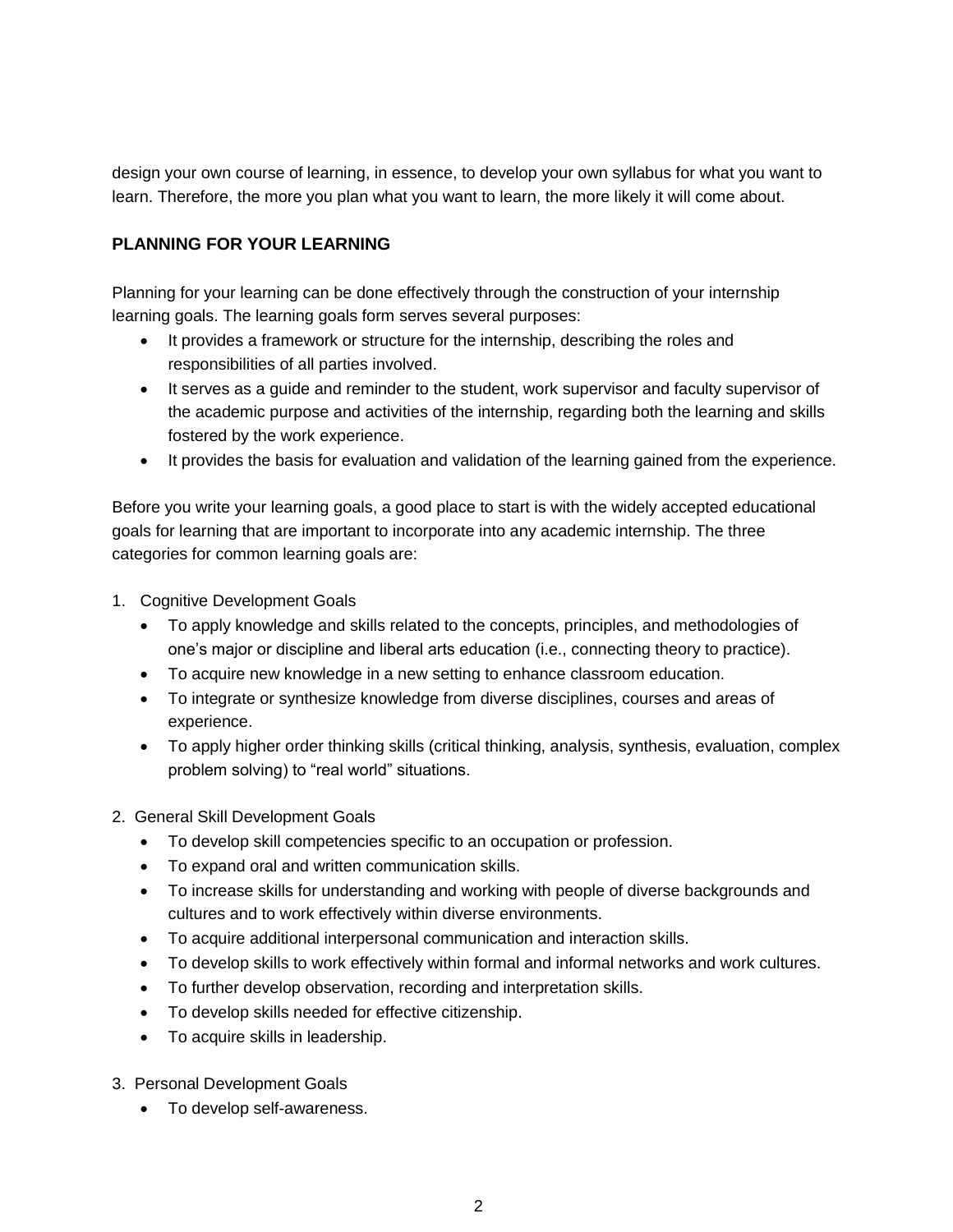- To clarify one's own values.
- To develop self-reliance and self-confidence.
- To develop and use an ethical perspective.
- To develop career awareness, direction and exploration of vocation

If you develop goals that clearly incorporate learning opportunities from these categories, your internship should be acceptable to a faculty supervisor and worthy of academic credit.

## **WRITING LEARNING GOALS**

At Augsburg, we use the Internship Learning Goals form to structure the academic focus of your internship. It is designed to help you address the following three questions:

- What do I want to learn and/or what do I think I might learn?
- How will this learning be acquired or accomplished?
- How will I reflect on what I learned and demonstrate to others what I learned?

There are two parts to your learning goals form: the work component and the academic component. The **Work Component** describes your on-the-job tasks, responsibilities and projects. The work component should include a written job description from your on-site work supervisor. This is important for clarification of the expectations of the work supervisor and to make sure that your onthe-job tasks include challenging and meaningful work. This also gives your faculty supervisor an overview of what the learning opportunities are.

The **Academic Component** outlines, in detail, how you will use the work experience and expand upon it to make connections to the concepts, theories and practices of your major and your liberal arts general education. The academic component should include a combination of cognitive development, general skill development, and personal and professional development that were outlined earlier. The overall plan is completed at the beginning of the internship experience and its purpose is to provide the direction and the process for what you will know, be able to do, and how you will show what you learned by the end of the internship. The academic component is broken down into three main categories for you to develop, plus a timeline.

## **CATEGORIES OF YOUR ACADEMIC COMPONENT**

### 1. Learning Objectives

Your learning objectives are your learning targets or what you want to learn or be able to do by the end of the internship. After deciding upon the general areas you want to focus on, write your specific learning objectives as clearly and succinctly as you can. Use action verbs to develop your objectives. Some action verbs are: apply, solve, design, develop, present, describe, compile, identify, determine, become familiar with, evaluate, understand, know, produce, implement, explain, analyze, critique, compare.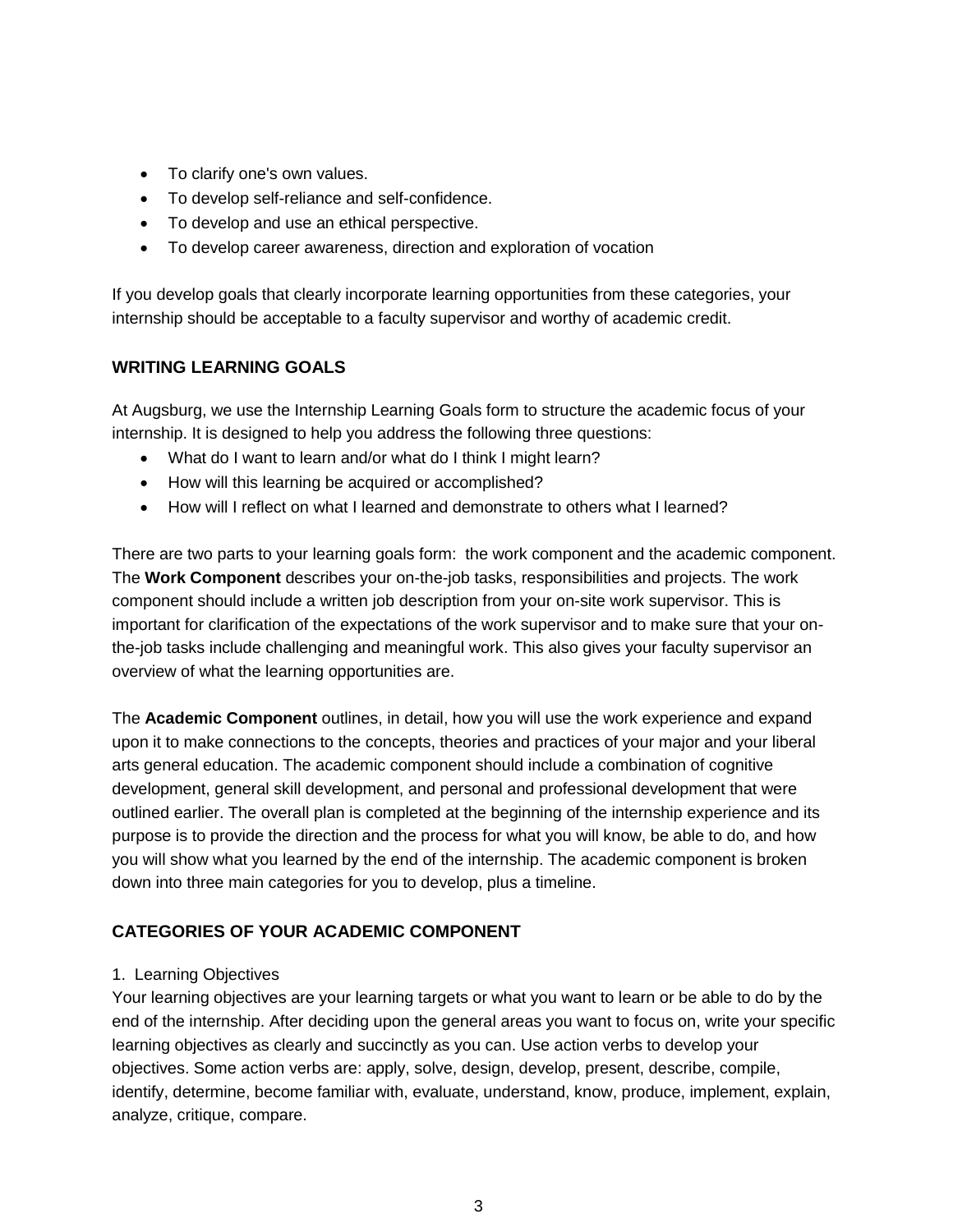Following are some general examples of learning objectives in each of the three categories for learning during an internship.

## Examples:

Cognitive Development *(By the end of the internship, I want……)*

- To be able to explain various treatment methods for autism spectrum disorders in preschool children.
- To develop a working knowledge of the methods of cost accounting used by this firm.
- To understand the role of the public relations department at the art museum.
- To analyze how public policy at the state level is influenced by interest groups.

General Skill Development *(By the end of the internship, I want……)*

- To enhance my counseling and group facilitation skills when leading support groups for teenagers.
- To apply effective writing skills to grant writing.
- To develop and improve my speaking and presentation skills in front of professional groups.
- To apply research skills to the environmental impact study project.
- To understand and incorporate "coaching" sales techniques.

Personal Growth and Development *(By the end of the internship, I want……)*

- To identify and compare three entry-level positions I would be qualified for in the field of \_\_\_\_\_\_\_\_\_.
- To evaluate my vocation and career goals and plans.
- To set priorities and manage my time efficiently.
- To build my self-confidence in professional settings.

### 2. Learning Activities & Strategies

After identifying your specific learning objectives, you need to determine how you will accomplish or make progress toward achieving your objectives. Ask yourself: What tasks, projects, or assignments will I do? Who are the people I will consult and what resources (written, verbal, etc.) will I utilize? Many of your learning strategies will come from your job tasks, but go beyond your job description. What will you do on your own to enhance your learning and understanding: Read related journals, books, or articles? Interview professionals in the field? Attend business/staff meetings, or a community or board meeting? For each of your learning objectives, "assign" yourself 3-4 learning activities that relate directly to achieving that learning objective. Students, who are creative, stretch themselves, and go beyond the minimal expectations, tend to gain the most from their internship.

### 3. Evaluation

After you have determined your learning objectives and strategies, you will need to decide how your learning will be documented, assessed and evaluated? The methods you choose for showing what